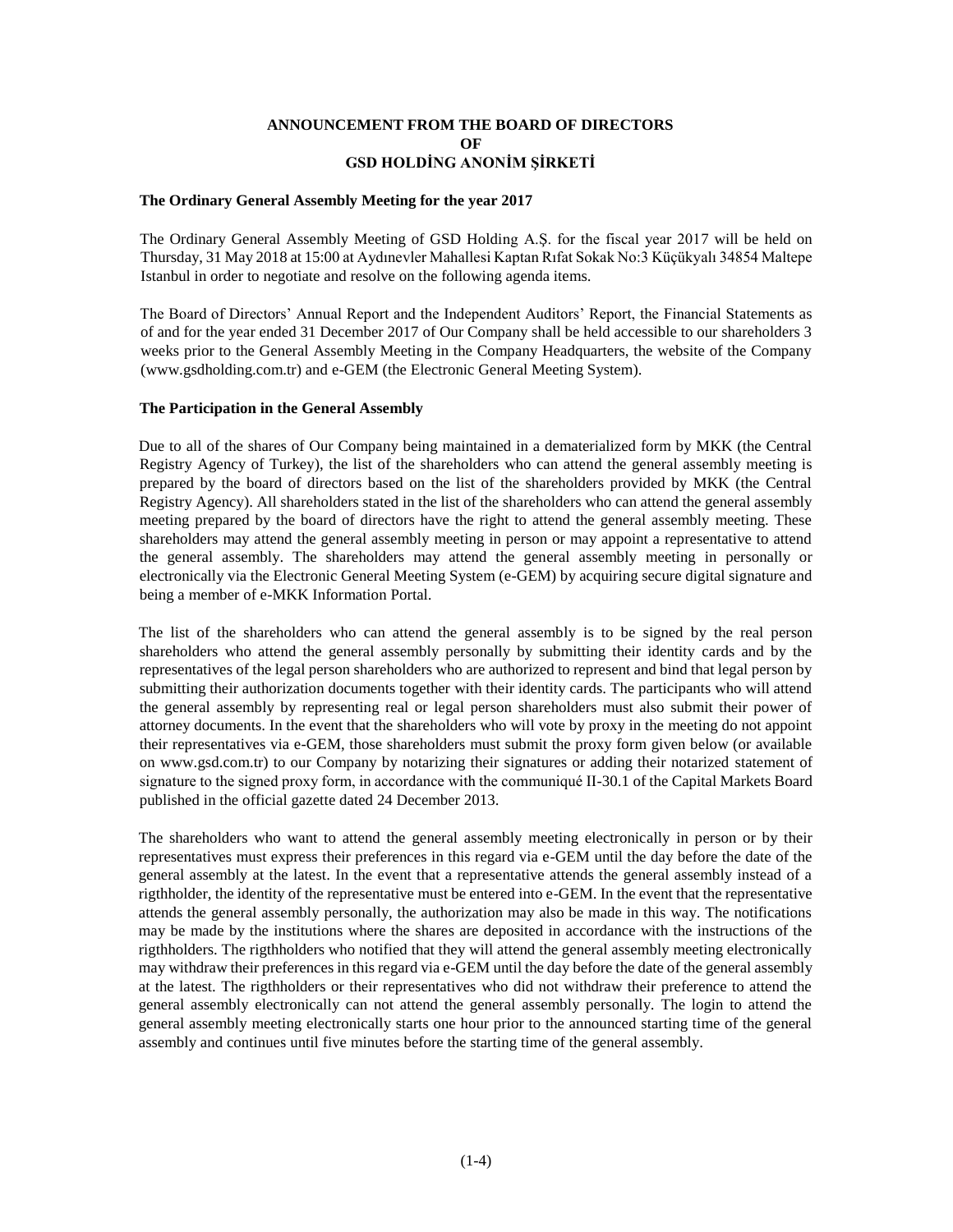# **GSD HOLDİNG ANONİM ŞİRKETİ THE AGENDA FOR THE ORDINARY GENERAL ASSEMBLY MEETING FOR THE YEAR 2017**

- 1. Opening and Forming the Presidential Board of Meeting,
- 2. Reading and discussing the Board of Directors' Annual Report for the year 2017,
- 3. Reading and discussing the Independent Auditors' Report for the year 2017,
- 4. Reading, discussing and voting on the Financial Statements for the year 2017,
- 5. Acquittal of members of the Board of Directors for their activities in 2017,
- 6. Discussing and resolving on the profit appropriation for the year 2017 and the profit distribution from other sources,
- 7. Election of the members of the Board of Directors and resolving their term of office,
- 8. Resolving on the remuneration of the members of the Board of Directors,
- 9. Submitting the appointment of the Independent Audit Firm elected by the Board of Directors to the general assembly for approval,
- 10.Giving information to the shareholders regarding the amount and beneficiaries of all donations and contributions made in the year 2017 in accordance with the donations and grants policy approved by the Company's General Assembly held on 31 May 2012 and the policy changes, if any, and resolving on the upper limit for donations to be made in a financial year,
- 11.Resolving on the profit distribution policy of the Company for the year 2018 and the following years,
- 12.Giving information to the shareholders regarding the guarantees, collaterals and mortgages given by the Company for the third parties and the acquired income or interest in accordance with the Corporate Governance Communiquê numbered II-17.1 published in the Official Gazette dated 3 January 2014,
- 13.In the event that the controlling shareholders, the members of board of directors, the senior executives and their spouses and relatives up to second degree make significant transactions with the Company or its affiliated companies which may lead to a conflict of interest with them, make commercial transactions falling within the field of activities of the Company or its affiliated companies in behalf of themselves or others, enter as a general partner with unlimited liability into a partnership dealing with the same kind of business activities as the Company or its affiliated companies, giving information about transactions carried out in this regard during the year,
- 14.Giving information to the shareholders regarding the principles of remuneration of the members of the board of directors and senior executives and allowing the shareholders who want to present their opinions on this issue to speak,
- 15.Authorization of the members of the Board of Directors to make transactions under the articles 395 and 396 of the Turkish Commercial Code,
- 16.Giving information to the shareholders regarding the repurchased shares of GSD Holding A.S. ,
- 17. Wishes and Closing.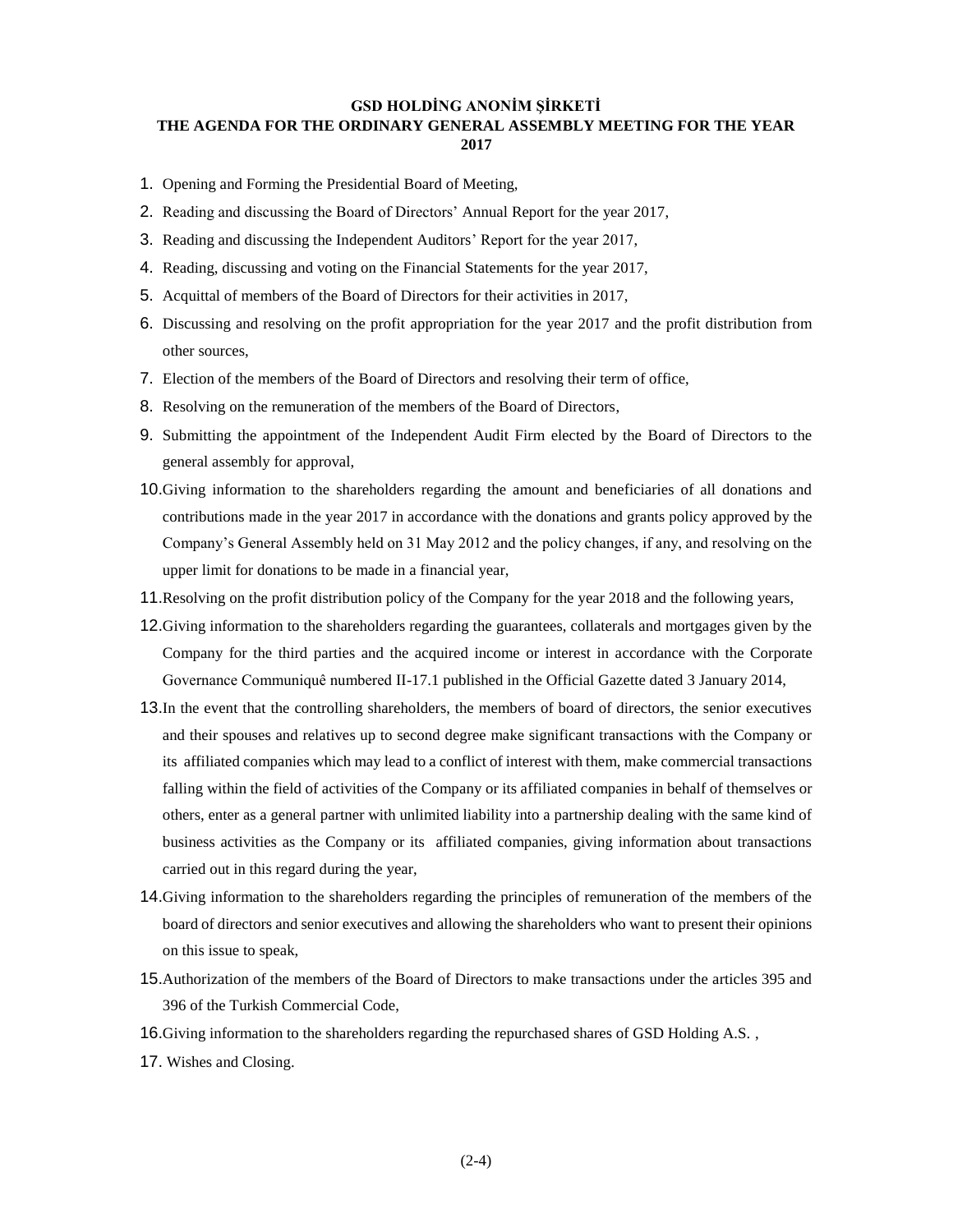# **PROXY FORM FOR THE GENERAL ASSEMBLY MEETING OF GSD HOLDİNG ANONİM ŞİRKETİ**

I hereby appoint \_\_\_\_\_\_\_\_\_\_\_\_\_\_\_\_\_\_\_\_\_\_\_\_\_\_\_\_\_\_\_\_\_\_\_ as my proxy authorized to represent me, to vote and make proposals in line with the views I express herein below and sign the required papers at the Ordinary General Assembly of GSD Holding Anonim Şirketi that will convene on 31 May 2018, Thursday at 15:00 at the address of Aydınevler Mahallesi Kaptan Rıfat Sokak No:3 Küçükyalı 34854 Maltepe Istanbul.

## Proxy (\*)

Name Surname/Trade Name:

T.R. Identification Number/Tax Identification Number, Trade Registry and Number and the Central Registration System Number:

(\*) For foreign national proxies, the equivalents of the aforementioned information must be submitted, if available.

## **A) SCOPE OF THE REPRESENTATION DOCUMENT**

**The scope of the power of attorney must be determined by selecting one of the options (a), (b) or (c) for the sections 1 and 2.** 

## **1.In relation to the Items on the General Assembly Agenda;**

a)The proxy is authorized to vote in line with his own views.

b)The proxy is authorized to vote in line with the recommendations made by the Company management.

c)The proxy is entitled to vote in line with the following instructions.

#### **Instructions:**

**When the option (c) is selected by the shareholder, the instructions are given in relation to each agenda item by marking one of the options given next to them (accept or reject) and if the reject option is marked, the statement of oppositions, if any, requested to be recorded in the minutes of the general assembly meeting, are written.** 

|                                                                                                                                                                                                                                                                                                                                                                                         |        |        | <b>Statement of</b><br>Opposition |
|-----------------------------------------------------------------------------------------------------------------------------------------------------------------------------------------------------------------------------------------------------------------------------------------------------------------------------------------------------------------------------------------|--------|--------|-----------------------------------|
| Agenda Items (*)                                                                                                                                                                                                                                                                                                                                                                        | Accept | Reject |                                   |
| 1. Opening and Forming the Presidential Board of Meeting,                                                                                                                                                                                                                                                                                                                               |        |        |                                   |
| 2. Reading and discussing the Board of Directors' Annual Report for the year 2017,                                                                                                                                                                                                                                                                                                      |        |        |                                   |
| 3. Reading and discussing the Independent Auditors' Report for the year 2017,                                                                                                                                                                                                                                                                                                           |        |        |                                   |
| 4. Reading, discussing and voting on the Financial Statements for the year 2017,                                                                                                                                                                                                                                                                                                        |        |        |                                   |
| 5. Acquittal of members of the Board of Directors for their activities in 2017,                                                                                                                                                                                                                                                                                                         |        |        |                                   |
| 6. Discussing and resolving on the profit appropriation for the year 2017 and the profit<br>distribution from other sources,                                                                                                                                                                                                                                                            |        |        |                                   |
| 7. Election of the members of the Board of Directors and resolving their term of office,                                                                                                                                                                                                                                                                                                |        |        |                                   |
| 8. Resolving on the remuneration of the members of the Board of Directors,                                                                                                                                                                                                                                                                                                              |        |        |                                   |
| 9. Submitting the appointment of the Independent Audit Firm elected by the Board of<br>Directors to the general assembly for approval,                                                                                                                                                                                                                                                  |        |        |                                   |
| 10. Giving information to the shareholders regarding the amount and beneficiaries of all<br>donations and contributions made in the year 2017 in accordance with the donations<br>and grants policy approved by the Company's General Assembly held on 31 May 2012<br>and the policy changes, if any, and resolving on the upper limit for donations to be made<br>in a financial year, |        |        |                                   |
| 11. Resolving on the profit distribution policy of the Company for the year 2018 and the<br>following years,                                                                                                                                                                                                                                                                            |        |        |                                   |